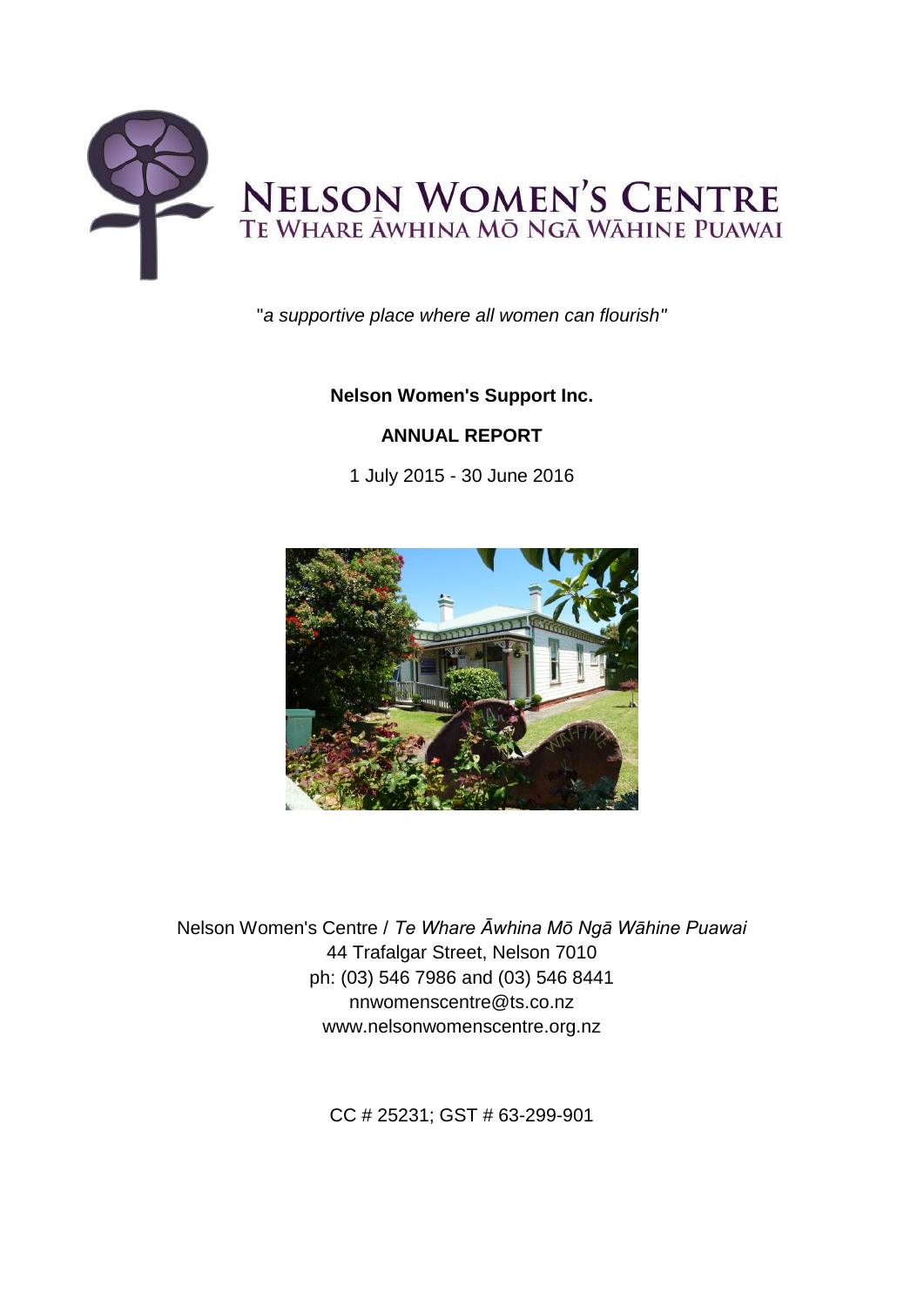## **Introduction**

2015-16 was our second year as a single, unified organisation that includes the Women's Centre Coordination, Social Work and Counselling services. During the year we began a process to review the Governance structure and roles of the organisation. An employment group was formalised. We developed a Strategic Communications Plan to assist with the aims of the merger and developed strategic:

- Development of a strategic plan
- Further embed the changes following the merger of Women in Nelson and Women's Support.
- Strengthen the role of the Governing Collective
- Clarify the running of the counselling service
- Work with other agencies on provision of emergency accommodation
- Strengthen collaborative relationships with key community agencies
- Raise our profile as a unique and important service provider in Nelson

**Our mission is:** empowering women to be safe, resourceful, to value themselves and to reach their potential. This mission underpins everything we do here.

**We are a registered charity: CC25231** and we are tax-exempt; GST # 63-299-901.

## **Women's Centre Patron**

Annette Milligan, pioneer in women's health, Director and founder of INP Medical Clinic.

## **Personnel**

In many ways, the people make a place, and we are blessed to be able to attract a wonderful combination of people (paid and volunteer) with great heart and strong skills.

## Our current Governing Collective members are:

Elena Meredith Hilary Mitchell Sarah Wilson` Gail Collingwood Lorellin Syben Ruth Parsons Myffie James

The responsibilities of the Governing Collective are to: guide the strategic direction of the Centre; develop major policies; oversee the organisation's finances; employ staff; assist with fundraising. (Note: Lorellin joined the Governing Collective in February this year)

We regretfully accepted the resignation of long-time Governing Collective member Gail Collingwood in late 2015. Gail was an original part of the group Women in Nelson (WIN), who fundraised to purchase the 44 Trafalgar St property, so that the Nelson Women's Centre could have a stable home. Gail went on to serve as a 6-term Nelson City Councillor (two as Deputy Mayor), and for over 20 years provided a very helpful link for the Women's Centre with Council, and with many other parts of the community. We will miss Gail's perspective, quiet humour and practical common sense. We wish her very well in her retirement! Gail maintains a connection to the Women's Centre including creating our wonderful raffles.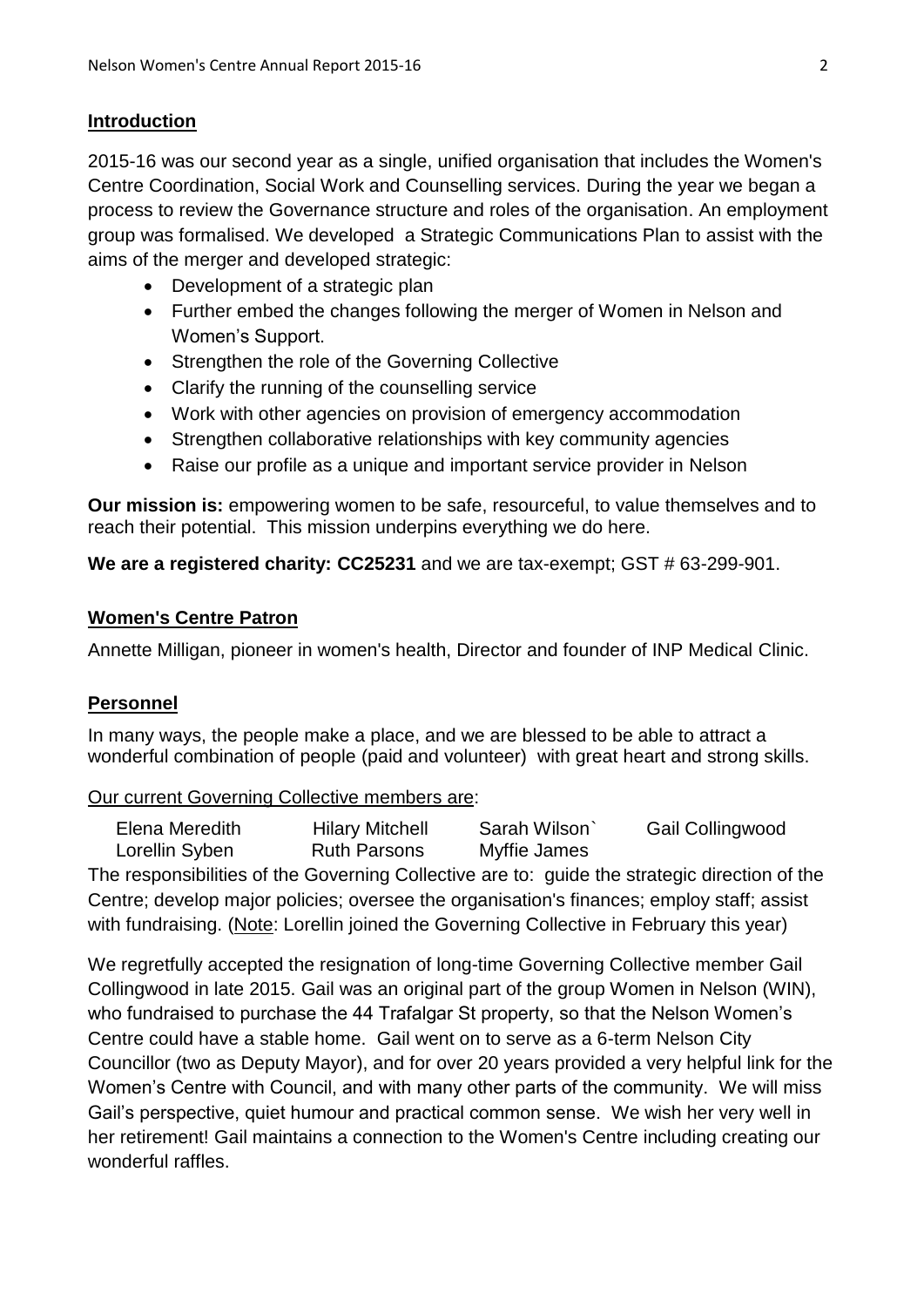## The people employed by the Governing Collective are:

| Centre Coordinator, Britta Hietz          | <b>Assistant Coordinator, Deanne Kilpatrick</b>   |
|-------------------------------------------|---------------------------------------------------|
| <b>Community Social Worker, Lyn Ginty</b> | <b>Assistant Social Worker, Christine Henwood</b> |
| Cleaner, Lisa Ines                        | Finance Administrator, Kathleen O'Connor          |

We have a dedicated and skilled team of volunteer Counsellors:

| Myffie James | <b>Ruth Parsons</b> | Kerri Flood |
|--------------|---------------------|-------------|
| Alex Sawyer  | Julie Jar           |             |

Kerri Flood joined the Counselling teams this year and we welcome her on board!

Other regular Women's Centre volunteers include:

Clancy Hunt, our gardener

Debbie who organises the Op Shop (We were sad to see Debbie resign at the beginning of 2016 after many years of service)

Rona Spencer who offers Holistic Pulsing sessions every week

## **Nelson Women's Centre Coordination**

In November 2015 Carrie Mozena who has been the Nelson Women's Centre Coordinator for 12 years left the Centre for a one-year contract as Director of Nelson/Tasman Housing Trust. A one-year contract was offered to Britta Hietz to fill the Coordinator's role in Carrie's absence. Britta, and Deanne Kilpatrick as Assistant Coordinator are facilitative leaders who focus every day on four key areas: people, programmes, our facilities and funding. They keep looking for ways to address issues in the community that are important to women.

## **Highlights**

**Participation in all of our programmes and services at the Women's Centre remains strong.** Our total number of client contacts for this 12-month period was **2871** (this is almost the same as the previous12 months). This includes Centre visits, phone calls and email queries and. Increasingly contacts are coming in via our website. This is in addition to the women who see our social workers and Counsellors

 **43% (1244) of contacts related to our SOCIAL/CULTURAL offerings**. Many people (individuals and agencies) enquire about our workshops; some approach us to be tutors; many attend other groups (e.g. 8-15 women and their children attend the Women Parenting Alone group every Friday; the 8-week Pathways to Power course runs twice every year; we ran three mindfulness meditation groups this year).

**Hands-On Art and Discovery Afternoon workshops are popular**: **461** women attended **59** workshops in the 12 months. The wide variety of workshops we offer accomplish many things: they introduce women to creative arts and crafts, help them to learn new skills, enable them to get to know new people, and boost their confidence in many ways. The tutors we engage are dynamic, skilled and inspiring people to be with. Our workshops also provide many women an easy introduction to the Women's Centre, which encourages them, later on as they may need, to link with the support groups, social work, advocacy and counselling services offered here.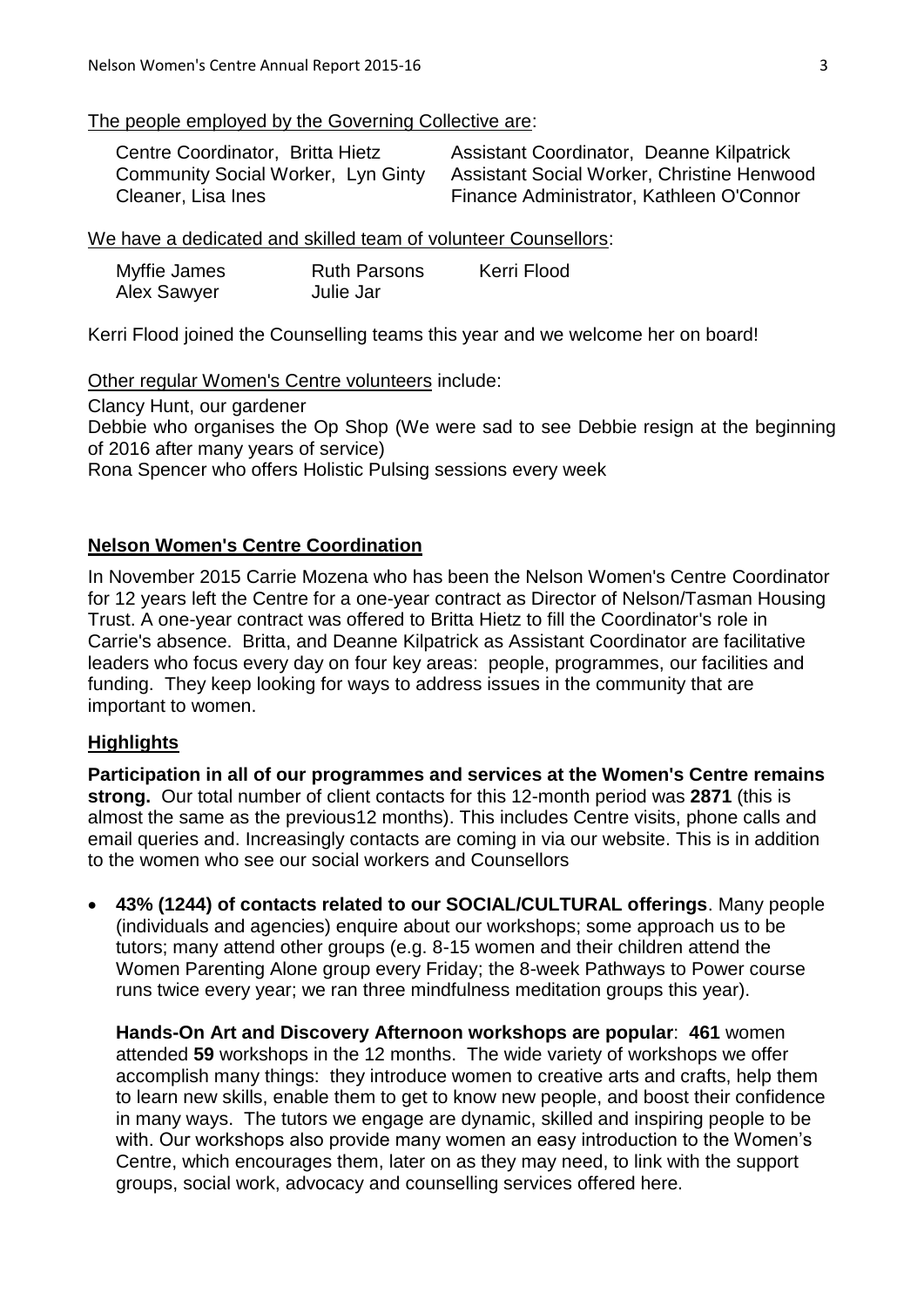Our Hands-On Art & Creative workshop topics included: painting techniques, patchworks, 3-D felting for beginners, working with colour, tree sculpture, dot painting, mixed media, poetry as a therapeutic tool, bookbinding, landscape painting, flax weaving, stretch & prime your own canvas, papier mache vessels and making a mould

Our Discovery workshops included a mix of personal development and life skills topics: fermented foods, belly dancing, menopause, legal workshops, CV writing, clearing negative beliefs, essential practices for healing, raw cakes, relaxation and mindfulness, dress on a budget, Qi Gong, making smoothies, juices& salads

- **15% (440) came for a TIME OUT or to visit the OP SHOP.** We are a drop-in centre where women can pop in for a cuppa, browse in our Women's Library, meet a friend for lunch, have an informal chat with someone, just hang out, or hunt for bargains in our Op Shop. There is a consistent flow of donations to and sales from the Op Shop, which raised over \$1,500. These extra funds help cover the daily running costs of the Women's Centre (such as power, internet, printing, milk, tea, rubbish, cleaning supplies, etc).
- **9% (246) contacted us for HEALTH reasons**. Many women ask us for referrals to counsellors, GPs or other health services. This is because they are new to town, on a low income, or not happy with their current health provider. We refer women to Nelson Women's support and SASH for support and counselling, and we maintain a resource list of private counsellors who are full members of NZAC or NZAP. We also have had a skilled volunteer who offer a gold-coin reiki or holistic pulsing sessions for women on low incomes. In the past 12 months **138 women received a 50-min healing session** here at the Women's Centre.
- **2% (69) contacted us for help with INCOME.** We are a contact point for the Angel Women's Loan Fund, who provide no-interest loans up to \$1200 for women to help with training/ education or to help develop a small business. We continue to get many requests for help with benefits and often link people with BUWT (Beneficiaries and Unwaged Workers Trust), CAP (Christians Against Poverty), Nelson Budget Service, and the Fifeshire Foundation (for grants in cases of domestic hardship). Also, due to ongoing tough times, many people come to the Women's Centre seeking food. We almost always have surplus bread, meat and fish to give away to individuals and families in need. **We are immensely grateful for regular food donations from Sealord (fish) and Lonestar Farms (meat) as well as ongoing food donations from National Council for Women**
- **2% (63) were requests for help with HOUSING issues.** This includes emergency housing and finding affordable rentals.

**a. Emergency Housing:** At the beginning of 2016 the Tahuna Holiday Camp emergency housing closed and under a new arrangement we now offer a room at Franklyn village for those needing short term emergency housing.

**b. Affordable Rental Housing:** Women on their own and families on low incomes have a hard time finding decent housing they can afford in Nelson. It is not unusual for people to struggle to pay rents that are 50-70% of their weekly incomes. We provide information on where and how to look for housing, link people to our Women's Centre social workers and the Salvation Army for skilled advocacy on accommodation issues.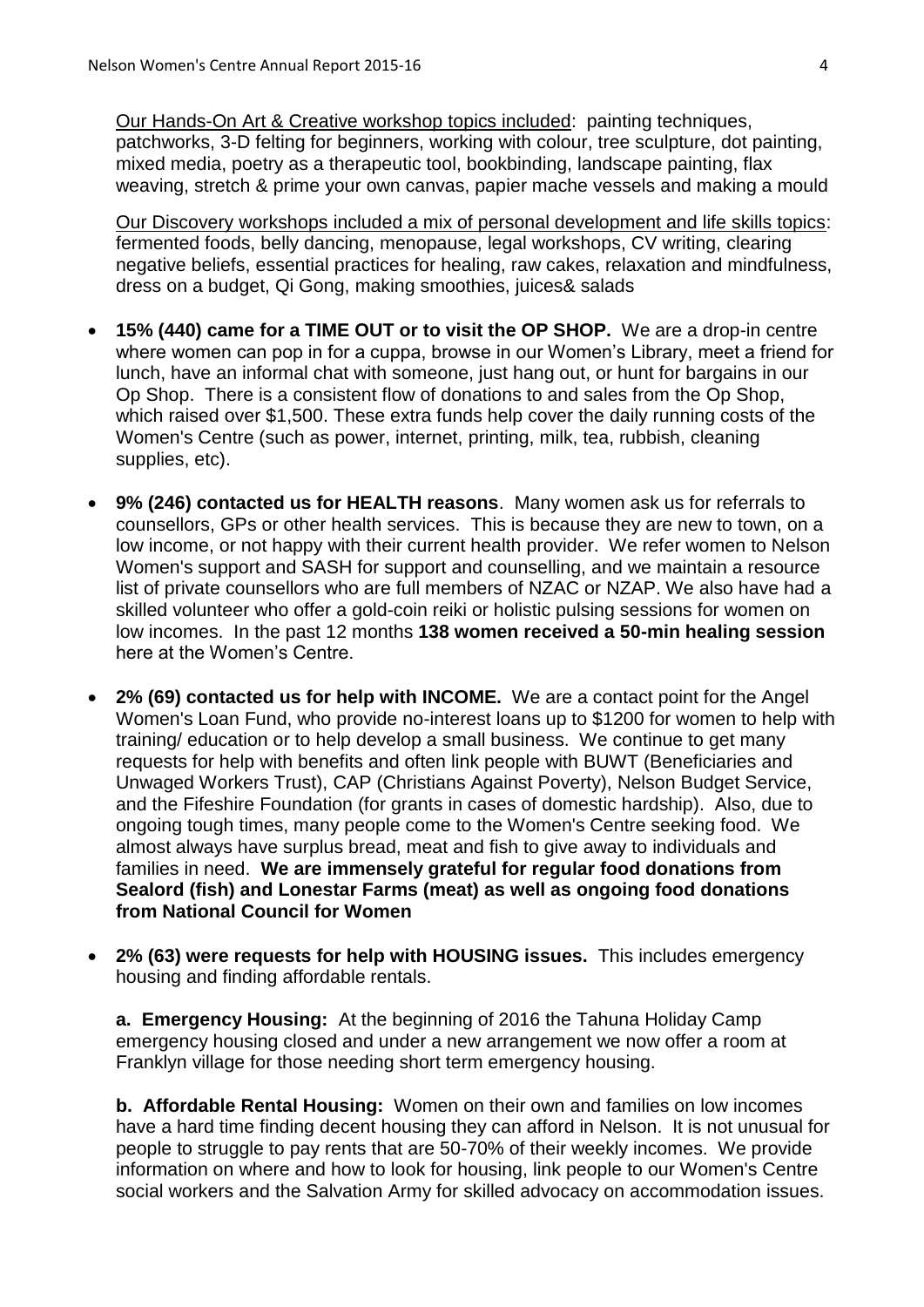**Many daytime VOLUNTEERS** contributed to the centre this year. We hugely appreciate Clancy Hunt for her gardening skills and creative additions to our grounds. Heartfelt thanks as well to Rona Spencer for freely giving her time to provide Holistic Pulsing each week to women on low incomes. Laquisha Edwards from Nelson College for girls volunteered several weeks at the centre through the Gateway programme. We thank Adrienne for helping chop and stack our firewood, Venessa and Alana for assistance with the workshop program and many other women helped keep the opshop tidy after Debbie left and helped with many domestic and administrative chores.

#### **Development Projects:**

Each year we work to improve the Women's Centre facility in some important way. This year we have focussed on two key projects:

**a. Counselling Cottage:** The new Counselling Cottage was completed pending finalising the NCC consent process and a few finishing touches. A new deck was built which now joins all our outbuildings and creates a wonderful additional space for a variety of activities. We thank the willing volunteer labour from NMIT.

**b. Exterior House Renovation:** The northern exterior wall of the house had started to deteriorate including dry rot in a few places and was in urgent need of repainting. We received several quotes and started to fundraise. By the end of the financial year we had raised \$500 towards the project and bought paint and materials.

#### **Social Work Services - Overview**

The uniqueness of our agency is we are able to see all women within and around our community; we have no restrictive criteria. All women seeking our help are validated and heard and treated with respect and dignity in a confidential and safe environment. Our Māori wāhine are embraced within the kaupapa of Te Tiriti o Waitangi.

We respond to all enquiries as quickly as possible. We prioritise urgent cases. These are generally walk-in clients who are in distress and need urgent help: women of different cultures and ages who may need to talk to someone regarding food, housing, domestic violence, advocacy re Work & Income or lawyers' appointments etc. Women also present with mental health issues that need immediate attention. We have an outreach service that allows our social workers to make home visits. This is beneficial for all women who are disadvantaged financially and physically.

Our referral system is simple: a phone call to the landline or our cell phone which is held by one of the social workers at all times, or via email or the website. We aim to respond to any messages left within one hour during work hours or otherwise within 24 hours. Women are referred to Nelson Women's Support by family, friends, co-workers or other agencies such as Nelson Hospital, GPs or practice nurses, Work & Income, CYF etc. We received **764** enquiries this year.

We work collaboratively with SASH who are also based at the Women's Centre. Whenever women have been affected by sexual violence we can connect them easily with caring, specialist help, and our social workers can continue to assist them in many practical ways.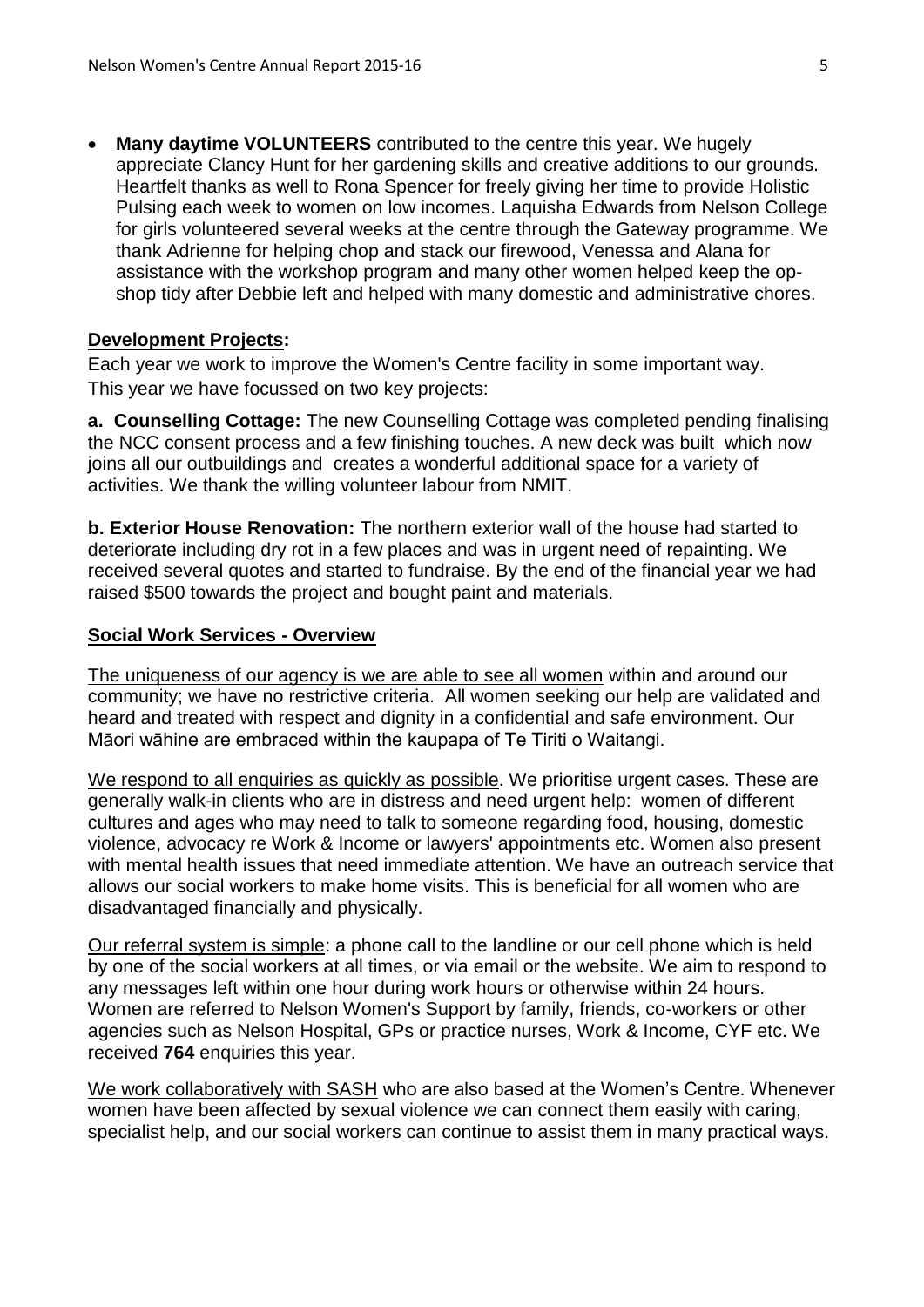#### **Social Workers' Roles**

We employ two social workers, Lyn Ginty and Christine Henwood, who are both full members of ANZASW (Aotearoa NZ Association of Social Workers). They are both very experienced and respected in the community, with good reputations for being honest and trustworthy when working alongside other agencies. Both social workers work from a strengths-based perspective which allows the client to determine their own journey or course of immediate action. Our Māori social worker, Lyn, is able to employ appropriate practices when working with Maori women. As an example Te Wheke Māori model based on whakapapa alongside the whānau determining whakapapa can be very effective in establishing relationships with women and whanau..

Both social workers have a strong belief regarding safety of children. Notifications are made alongside whānau as we promote transparency, trust and support. Anonymous notifications are only made if there is a threat to the safety of the social worker. Both social workers have a wide knowledge of the Nelson community, which enables them to refer to other agencies who may have more expertise in specific areas.

Both of our social workers also have a lot of experience helping women address domestic violence. We are able to help women understand the dynamics of power and control, create safety plans, and help them secure protection and parenting orders if needed. We frequently refer women to the programmes of Stopping Violence Services. We also link clients to the services of SASH so that women who had been sexually abused as children or raped as part of ongoing family violence can get specialist support and care. Our social workers continue to help these clients with practical matters re housing, food, clothing, children's education and more.

#### **Social Work Support & Advocacy** – this service has three "streams":

- a. **Intensive Family Support**, for 60 families per year, funded by a contract with Ministry of Social Development. This year, we worked with a total of **86 high-risk families** (with **112 children**), with **all** of these families achieving at least 80% of their goals set through their case plan.
- b. **General Social Work Support**, largely funded by grants from NZ Lottery and the Rātā Foundation (formerly The Canterbury Community Trust). This year, we worked with **132** women and families in this general area.
- c. **Social Work Support for women over age 45, struggling on their own**, funded by a contract with Nelson City Council. This year, we worked with **over 64** such women.

#### **Primary Presenting Issues for All of Our Clients**

20% Accommodation 18% Controlling Relationships 60% Financial 10% Other (health, family relationships, mental health)

These categories overlap with each other. For example, violent or controlling relationships usually bring accommodation issues, and financial stress.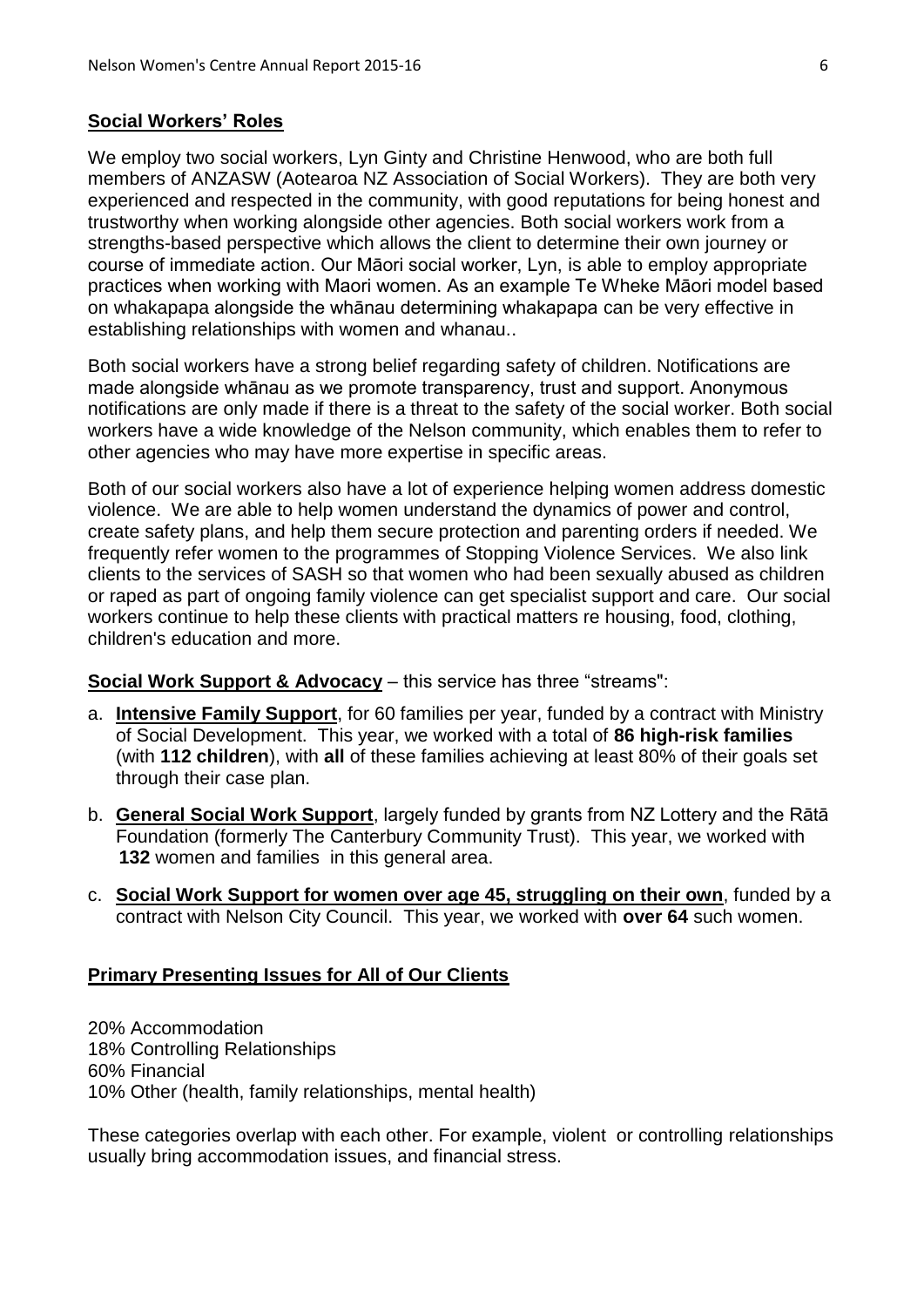#### **AGES of Clients ETHNICITY of Clients**

| 37% 18-30 years  |
|------------------|
| 29% 31-40 years  |
| 36% 41-50 years  |
| 07% 51-60+ years |

#### 69% NZ European 28% Māori

- 
- 01% Pacific Islander

#### **Results-Based Accountability**

We have continued to track all clients' progress in terms of positive changes in their

- information, education, skills
- attitudes, perceptions, awareness
- behaviour and actions
- circumstances

This happens via a closing assessment between the social worker and client. Results for each client vary according to each person's situation and their set goals. Examples of common results are: better understanding of the harmful effects of family violence on children; improved parenting skills; stronger ability to take care of self; learning to set better boundaries; resolving difficult access arrangements; and gaining secure housing.

### **Outreach Service**

Referrals are made to our social workers from agencies such as Nelson Hospital social workers. We will visit and make sure those women who have recently had surgery whether young, old or middle-aged are able to cope. Many of them cannot drive and need help to attend their follow-up appointment. These usually involve short-term plans.

We also do home visits with young mums who have no transport, women with addictions who get into difficulty, all women in urgent need of support, e.g. doctor's appointments as well as when children are sick. Our service has on occasions reached from Nelson, Richmond and surrounding areas to Motueka. We are able to evaluate clients' needs at home and then put other agencies and resources in place for them within their area.

#### **Counselling Service**

Nelson Women's Support has five qualified, volunteer counsellors, who provide up to 10 free counselling sessions to any woman over age 17. Our social workers assess women who request counselling, and will "hold" these clients until they are able to be seen by a counsellor (usually within 2-3 weeks). Our counsellors are required to keep written records and evaluation sheets on each client as an accountability measure for the agency. The counsellors attend a meeting with all staff once per month, and meet as a peer group after the main meeting. All counsellors have individual external professional supervision, plus some training paid for by the agency (thanks to ongoing fundraising for this purpose).

Over the last few years the complexity of clients' needs has grown and this year we decided to pay a senior counsellor for one day a week, to take on the most complex cases and to support the other volunteer counsellors

**In the past 12 months, our counselling service worked with 51 new clients, providing 440 hours of free counselling**. A very big thank you to our counsellors Ruth, Myffie, Alex, Julie and Keri for all of their work in empowering women to make positive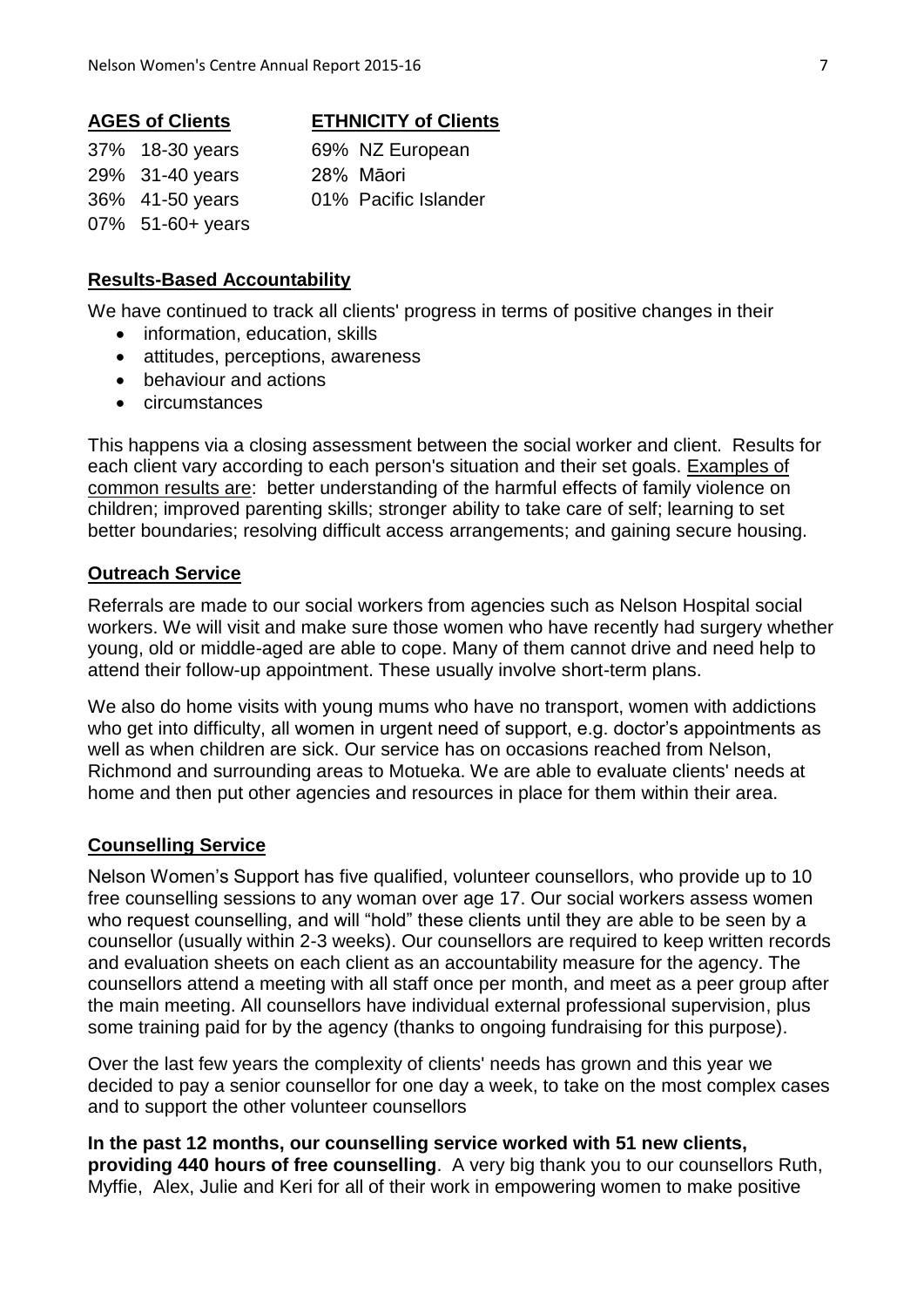choices and changes. Their skilled presence in working with largely low-income women who aren't able to pay for private counselling makes a tangible difference in women's lives.

## **Outcomes from our counselling service include clients reporting:**

- positive changes in their attitudes and perspectives on grief, conflict, and loss;
- improvements in abilities to set appropriate boundaries in their relationships;
- improved self-acceptance and sense of self-worth;
- areater willingness to try new things:
- enhanced ability to assert themselves when necessary.

## **Pathways to Power Courses**

Each year we run two Pathways to Power courses, skilfully facilitated by Kindra Douglas. (Kindra created the course 10 years ago and continues to develop the course material). Pathways to Power is an 8-week (2 hours per week) guided course in exploring one's sense of self, strengths, ability to reflect on one's behaviours and beliefs, the power to choose and make things happen, and to feel more in charge of life – now and for the future. In the past 12 months, **18 women attended two Pathways courses**. Participant feedback 98% positive.

**Learning outcomes from Pathways to Power are:** increased self-knowledge, centredness, and self-confidence, and a clearer sense of life direction and goals.

## **Important Trends Seen by Our Social Workers This Year:**

## **Housing**

There is a serious lack of affordable rental housing of a reasonable standard available in Nelson. Housing NZ have a very long waiting list and private landlords are being more selective.

## **Poverty/mental health**

There is a link between the stresses of poverty, including in families where both parents work for low returns, and anxiety, depression and loss of hope. The lack of resource means that medical and dental services are not accessed and social activities are impossible. Teenagers suffer when they cannot participate in normal teen activities.

There are also anxious, shy and self-destructive young women who do not fit the DHB mental health system

## **Relationships with Government and other Organisations**

Many clients require coaching to be able to attend appointments with police, lawyers, the Courts, Work & Income, and schools. They also need someone to accompany them; Women's Centre workers do accompany them but only speak for them when they are unable to do so themselves (language barriers, inability to articulate their needs).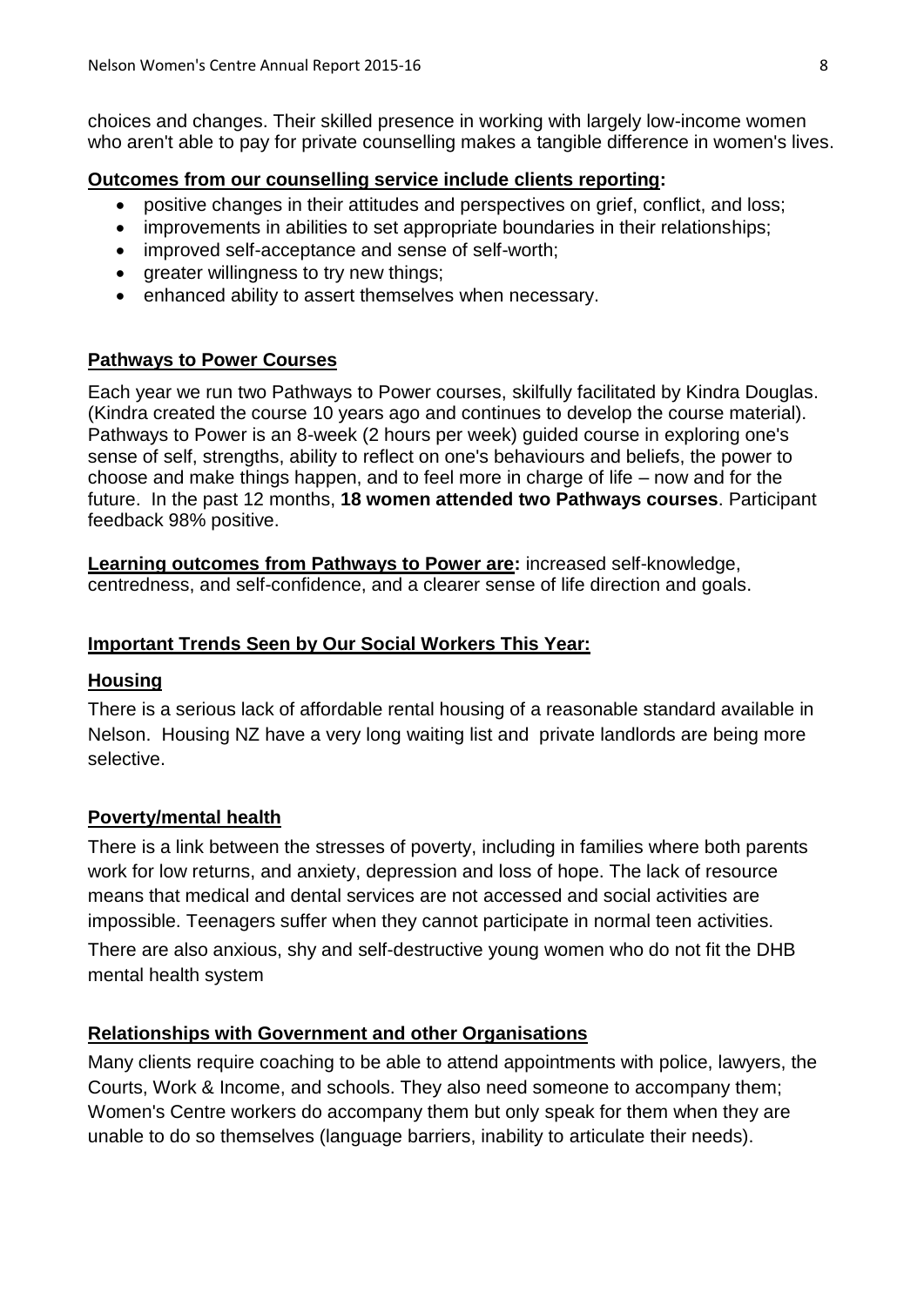## **The Aftermath of Domestic Violence**

Women and children frequently experience ongoing trauma from being involved in or witnessing domestic violence. They require ongoing support and education. Trust needs to be established to encourage women to take out Protection Orders, and children's safety must be paramount.

## **Drug 'P'**

Parents, grandparents and partners approach the centre seeking help with family members addicted to "P". They speak of paranoia, family violence, partner abuse, financial crises, and homelessness. The Centre can offer counselling and support for women affected by the addict as well as practical assistance. Unfortunately change has to come from the addict.

## **Internet pornography**

Both young women and older women distressed because of their partner's behaviour in relation to internet pornography. They are reassured that it is not their fault, and they are offered reliable information which can inform their decisions.

## **One-Off-Clients**

These are walk-in clients who need instant relief from burdens. They may be lonely, isolated from whanau or tired and hungry. The Centre has emergency food, a shower and a washing machine, as well as someone to talk to. There is excellent information about how women can access help for specific issues. We saw **300** walk-in clients during this period.

## **"Hard to reach" clients**

There are groups of women who need assistance but do not come to the Centre:

- Women over 50 and young mums who cannot get to the centre because of finance, transport or physical disability. They are often lonely and isolated from the community and referred by doctors or through self-referral to our website. The website is a great boon for these women as they are able to converse with Centre workers through the Internet. More younger women and professional women are using the website for information.
- Women from middle-income families are reluctant to seek help and come in only when they are in crises. They are often exhausted from trying to make ends meet for the family. Listening and encouraging them helps, along with assistance from Salvation Army, St Vincent de Paul, the Anglican Church Trust and the Fifeshire Foundation.
- Women who live in destructive relationships with abusive partners and/or are ripping off the system by living with a partner on a single-parent benefit. They are often referred by friends who have been helped by the Centre. They are frequently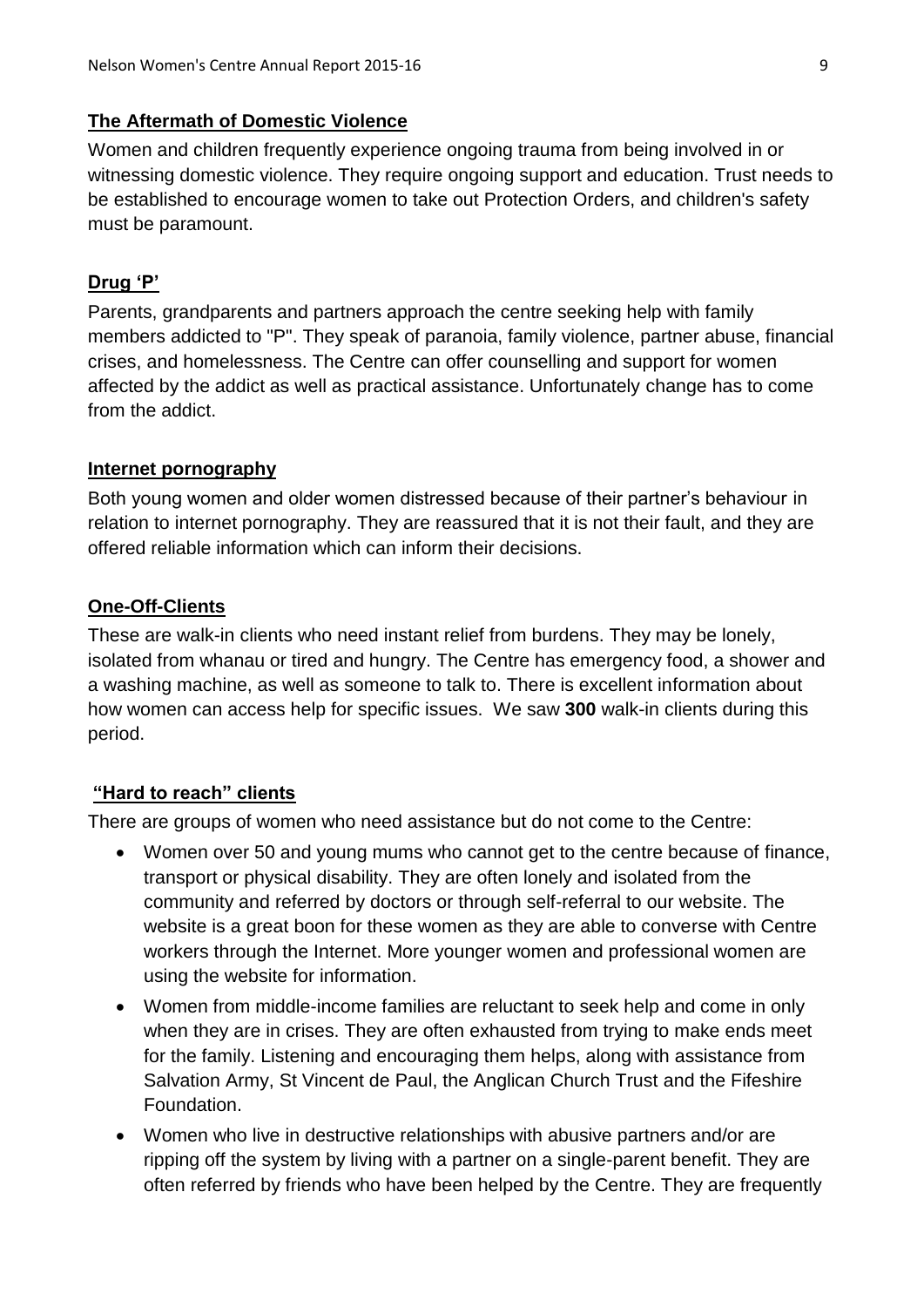Maori and their circumstances may be gang-related. They usually come in to get help to leave Nelson urgently or to get a Protection Order. Whakapapa helps build a connection so that the Centre can work with them. Working as a community through CYF and Strengthening Families achieves the best outcomes for these whanau.

Together, we have made tremendous progress in growing and developing the Nelson Women's Centre *Te Whare Āwhina Mō Ngā Wāhine Puawai*. This place is so much more than the sum of all its parts, so much more than any of us as individuals.

**In conclusion** We wish to thank all those who make donations to the centre Sealord's, Lonestar Farm, Tasman Bay Food Group, community fruit harvesting, National Council of Women, Fifeshire Foundation and the many individuals who donate clothing items for our op shop and food for our pantry for families in significant need. We also wish to thank Rona Spencer for her donation of many holistic pulsing sessions much appreciated by women throughout the year.

Most importantly we wish to thank the Governing Collective members,Elena, Ruth, Sarah, Hilary, Myffie and Lorellin for all of their support, vision and energy. We also want to thank all our wonderful Counsellors, Ruth, Myffie, Alex, Julie and Keri, as well as our coworkers, Deanne, Kathleen, Christine, Sarah-Jane, Delia, Rebecca, Sylvia and Jemma for their heartful work and good humour this year. We, all of us, make the Nelson Women's Centre a good place to be.

In sisterhood,

Britta Hietz **Lyn Ginty** Women's Centre Coordinator **Community Social Worker**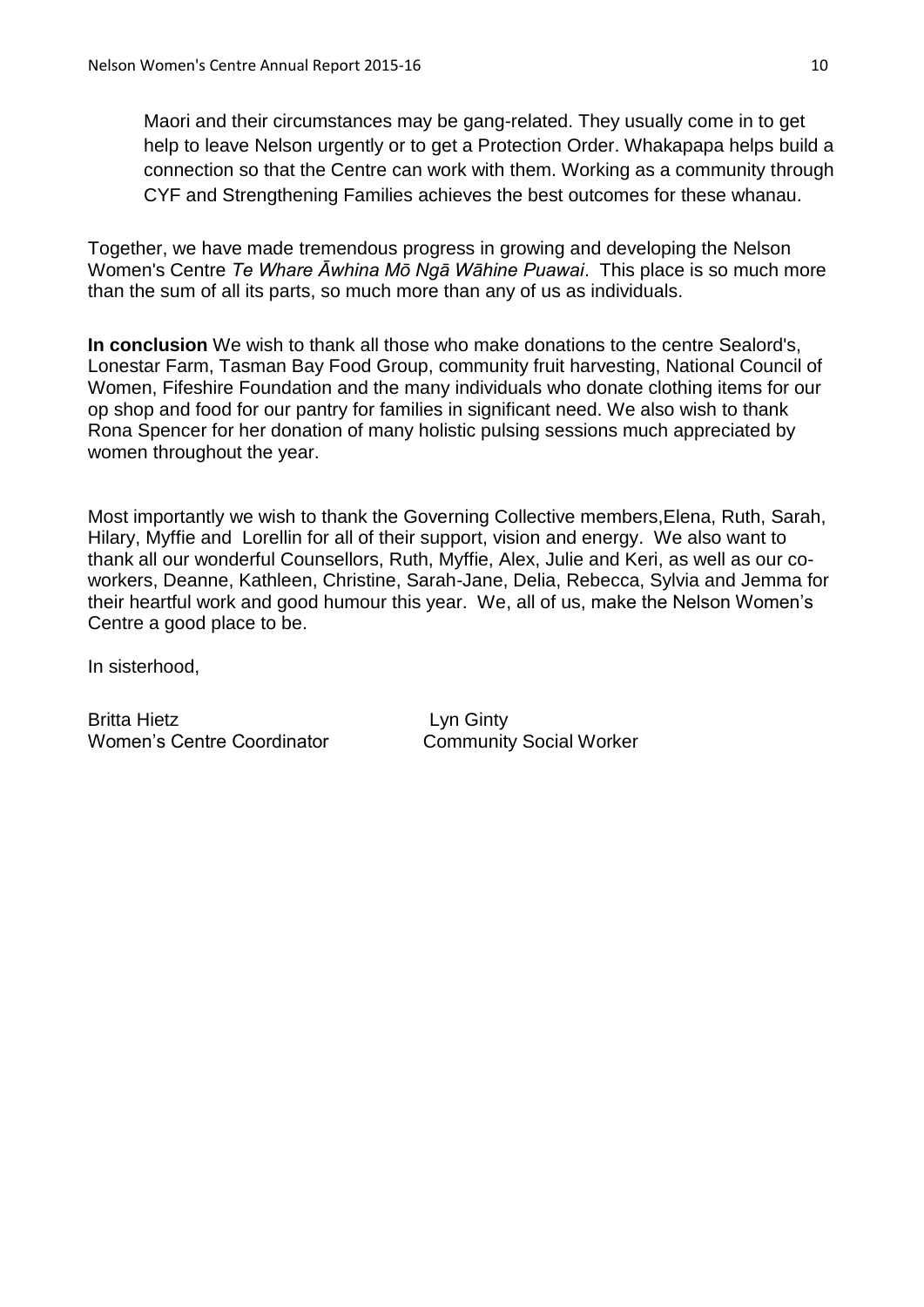## **Financial Summary:**

Nelson Women's Support has a diverse mix of funding sources. We have a social work contract with the Ministry of Social Development. We appreciate the ongoing support of NZ Lotteries, Rata Foundation, COGS, Frimley Foundation, United Way, Nelson City Council, RG & EF MacDonald Trust, Lion Foundation, and NZ Community Trust.

This year we won a monthly \$1,000 prize draw from SBS Banking and received donations from various Nelson Community Groups and business's including Soroptomists International, Tasman District Council and You Realty. We also greatly appreciate the donations from individuals and the community support for our fundraising events.

## **New Accounting Policies**

NWS Net Deficit is -\$38,904. This result is due to carrying forward unused grant income from NZ Lotteries and Rata Foundation. Under the new PBE Tier 3 rules the unused income of \$32,167 has been transferred to the next financial year. Further for the first time we have accrued holiday pay – (what we would have to pay out if all staff left on 30 June 2016) of \$6,685. Taken together we have \$38,853 less net income. If these changes had not been made our net deficit would be -\$51 only.

At 30 June 2016 we had \$30,679 in the bank and \$70,908 in term deposits a total of \$101,587.

| <b>MSD CYF Contract</b>                  | 30,000.00 |
|------------------------------------------|-----------|
| Rata Foundation                          | 20,833.33 |
| <b>NZ Lotteries Grant Board</b>          | 14,000.00 |
| <b>Rent Received</b>                     | 7,442.00  |
| COGS                                     | 6,000.00  |
| Springhill/ Frimley Charitable Trust     | 4,000.00  |
| <b>United Way</b>                        | 3,900.00  |
| <b>Counselling Donation</b>              | 3,379.00  |
| <b>Term Deposit Interest</b>             | 2,988.00  |
| Lion Foundation                          | 2,800.00  |
| <b>Fundraising Income</b>                | 2,780.00  |
| NCC Comm Assist Grant - Soc Wk           | 2,400.00  |
| Individual Donations Counselling cottage | 2,165.00  |
| <b>NCC Comm Assistance-Workshops</b>     | 2,100.00  |
| Give a Little                            | 1,845.00  |
| <b>Donations Workshops</b>               | 1,720.00  |
| <b>McDonald Trust</b>                    | 1,500.00  |
| <b>SBS Donation</b>                      | 1,000.00  |
| <b>Donations General</b>                 | 516.30    |
| <b>NZ Community Trust</b>                | 500.00    |
| Tasman District Council                  | 345.00    |

### **Nelson Women's Support Financial Summary 30 June 2016**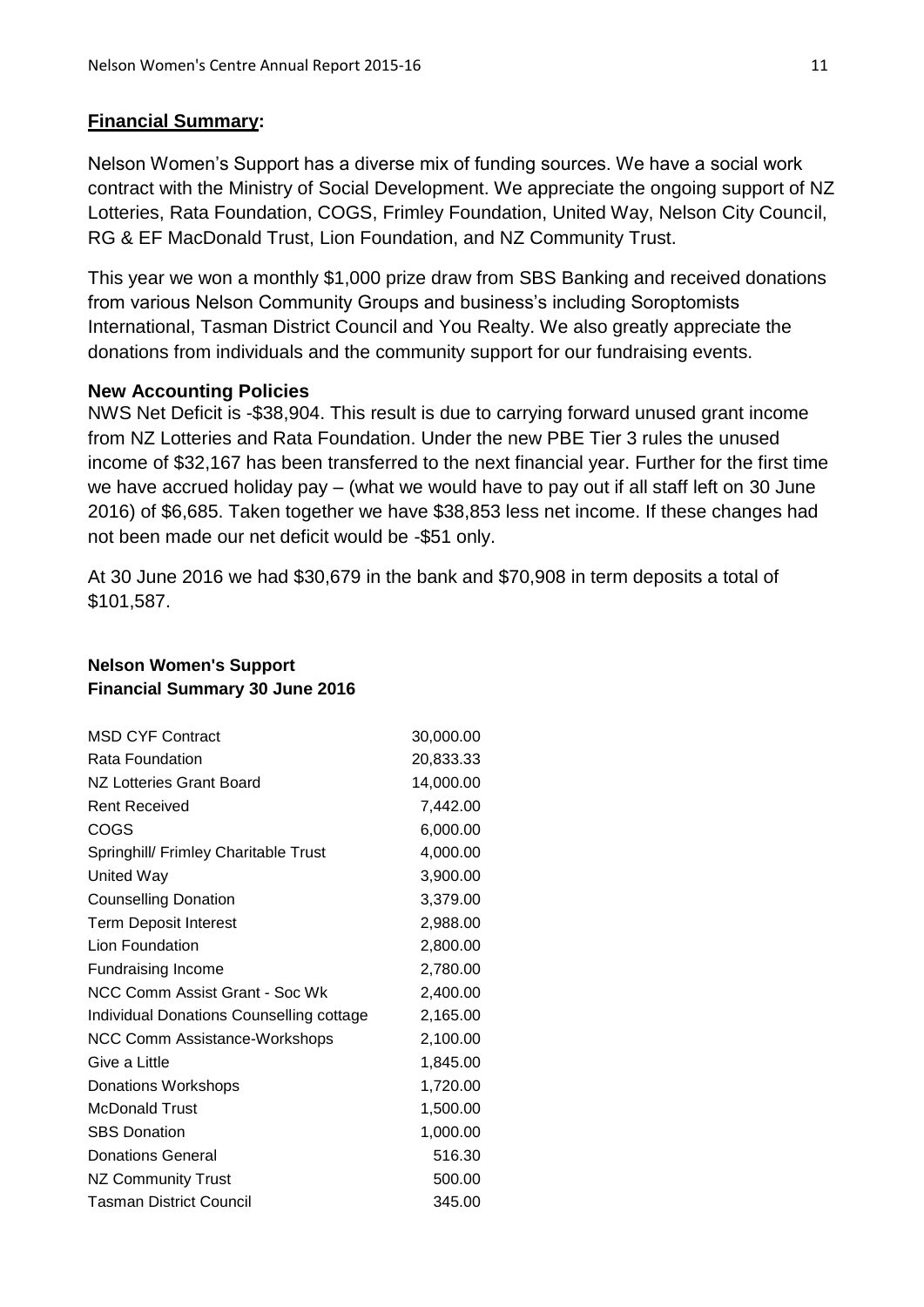| Soroptomists International |              | 200.00   |
|----------------------------|--------------|----------|
| Membership                 |              | 161.00   |
| <b>You Realty</b>          |              | 100.00   |
|                            | Total Income | 112,674. |

#### **Expenses:**

| Wages including ACC             | 113,026.00 |
|---------------------------------|------------|
| Overheads                       | 13,923.00  |
| Workshops, groups & advertising | 5,073.00   |
| Volunteer costs - Counsellors   | 5,295.00   |
| Supervision, Training, Travel   | 3,148.00   |
| Repairs & maintenance           | 1,527.00   |
| Fundraising costs               | 1,306.00   |
| Depreciation                    | 1,596.00   |
| Holiday Pay Accrual             | 6,685.00   |
| <b>Total Expenses:</b>          | 151,579.00 |
|                                 |            |
| Net (Deficit) for Year:         | -38.904.   |